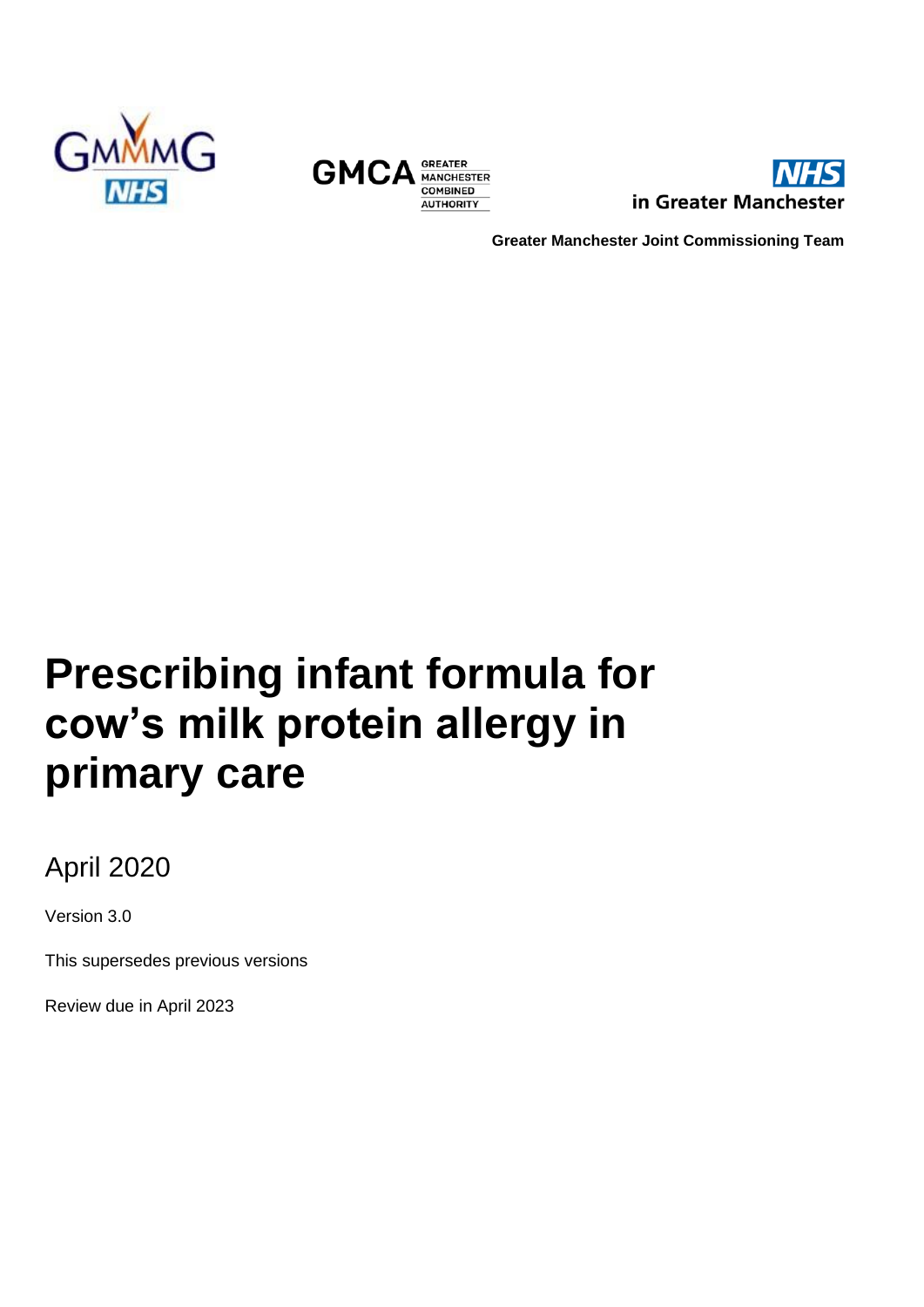#### **DOCUMENT CONTROL**

#### **Document location**

Copies of this document can be obtained from:

| Name:      | Strategic Medicines Optimisation Team       |
|------------|---------------------------------------------|
| Address:   | Greater Manchester Joint Commissioning Team |
|            | Ellen House, Waddington Street              |
|            | Oldham OL9 6EE                              |
| Telephone: | 0161 212 5680                               |

#### **Revision history**

| <b>REVISION</b><br><b>DATE</b> | <b>ACTIONED BY</b>         | <b>SUMMARY OF CHANGES</b>                                                                                                                                                                                                                                                           | <b>VERSION</b> |
|--------------------------------|----------------------------|-------------------------------------------------------------------------------------------------------------------------------------------------------------------------------------------------------------------------------------------------------------------------------------|----------------|
| 25.02.16                       | Anna Pracz                 | Initial draft produced and sent for review by the CCG medicines<br>management leads and the North West Paediatric Allergy Network.                                                                                                                                                  | 0.0            |
| 07.03.16                       | Anna Pracz                 | Comments from above and the Medicines Optimisation Team at GM<br>Shared Services incorporated.                                                                                                                                                                                      | 0.1            |
| 07.03.16                       | Sarah Jacobs<br>Anna Pracz | Document shared for final comments at the request of Manchester APC<br>and NW Allergy Network representatives.                                                                                                                                                                      | 0.1            |
| 09.03.16                       | Anna Pracz                 | Subsequent edit. Incorporated comments from colleagues at<br>Manchester APC. Document forwarded for approval by GMMMG.                                                                                                                                                              | 1.0            |
| 06.05.16                       | Anna Pracz                 | Consulted with wider audience at GMMMG's request. Incorporated<br>comments from NW Allergy Network, GM's community paediatric<br>dietitians and GM SS Medicines Optimisation colleagues. Compared<br>with available local policies. Sent to GMMMG for final approval on<br>11.05.16 | 1.1            |
| 20.05.16                       | Anna Pracz                 | Final formatting. Approved by GMMMG on 19.05.16                                                                                                                                                                                                                                     | 2.0            |
| 27.07.16                       | Anna Pracz                 | Correction on page 5. Moved Althera from entry listing lactose free<br>formulas to entry listing lactose containing formulas.                                                                                                                                                       | 2.1            |
| 25.10.16                       | Anna Pracz                 | Update following comments from Wigan CCG re clarity of prescribing<br>for patients over 2 years old and prescribing recommendations for<br>lactose free formula.                                                                                                                    | 2.2            |
| 08.10.19                       | Karina Osowska             | Full technical review of the guidance to incorporate comments from<br>the working group and general update. Initial draft produced and sent<br>for review by Anna Pracz, Senior MO Pharmacist, GMJCT.                                                                               | 2.3            |
| 15.10.19                       | Karina Osowska             | Comments from Anna Pracz incorporated.                                                                                                                                                                                                                                              | 2.4            |
| 24.10.19                       | Karina Osowska             | Comments from the working group incorporated and final draft prepared.                                                                                                                                                                                                              | 2.5            |
| 16.12.19                       | Karina Osowska             | Changes following clinical check by RDTC                                                                                                                                                                                                                                            | 2.6            |
| 02.03.20                       | Karina Osowska             | Amendments following consultation and comments from Anna Pracz<br>(GMJCT)                                                                                                                                                                                                           | 2.7            |
| 06.04.20                       | Karina Osowska             | Final formatting. Document ready for upload.                                                                                                                                                                                                                                        | 3.0            |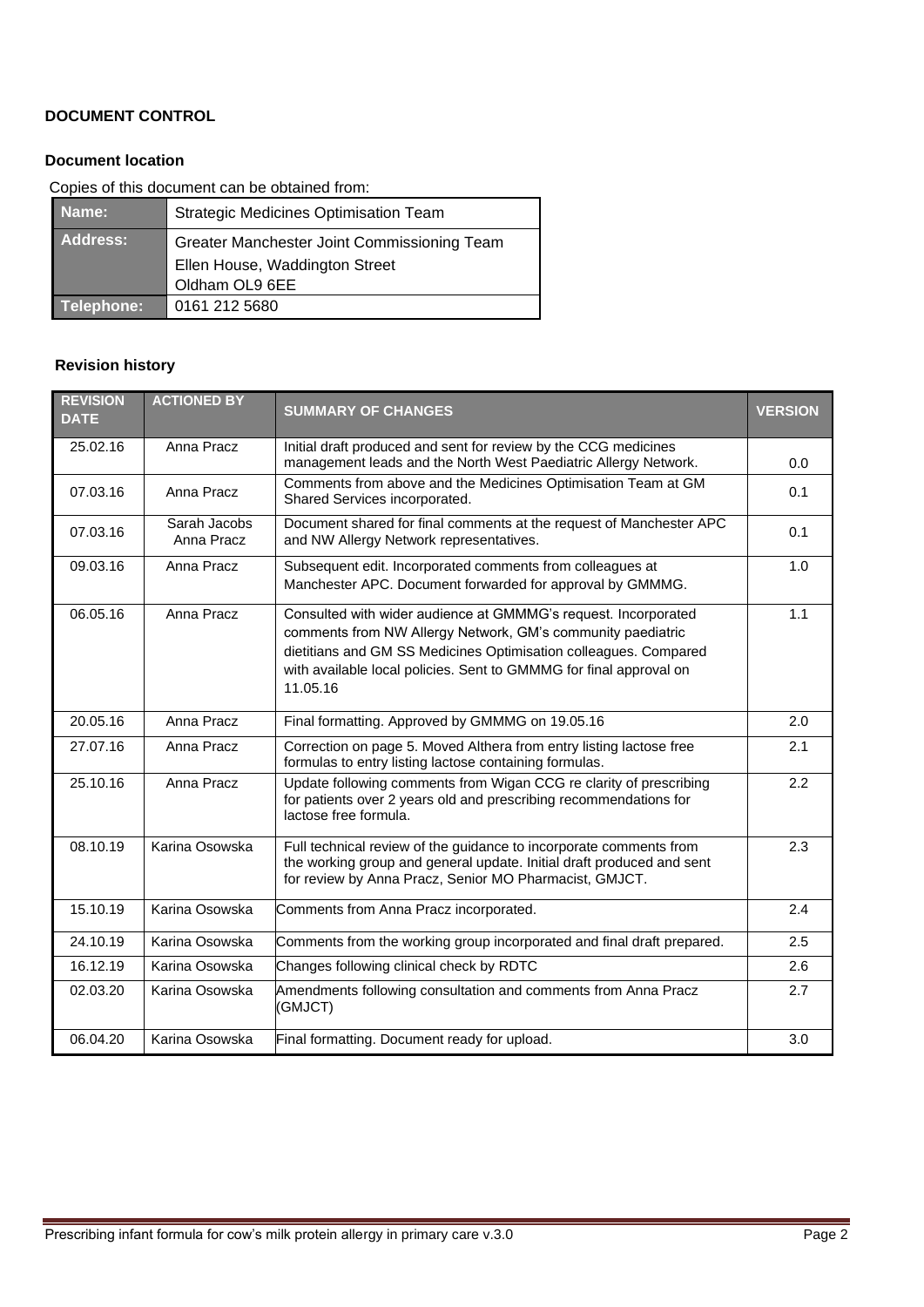#### **Summary of changes to version 3.0**

| <b>GUIDELINE SECTION</b>                                   | <b>SUMMARY OF CHANGES</b>                                                                                                                                                                                                                                                                                                             |  |
|------------------------------------------------------------|---------------------------------------------------------------------------------------------------------------------------------------------------------------------------------------------------------------------------------------------------------------------------------------------------------------------------------------|--|
| 1.Introduction                                             | Addition of information on spend on prescribing in GM                                                                                                                                                                                                                                                                                 |  |
| 2.Background                                               | Addition of 'red flag symptoms', flowchart on initial differential diagnosis,<br>notes on breastfeeding and links to information leaflets about CMPA for<br>parents and carers                                                                                                                                                        |  |
| 3. Choosing the<br>appropriate type of<br>formula for CMPA | Update on symptoms and referrals to specialist services according to new<br>iMAP guideline recommendations<br>Update on advice for breastfeeding mothers on over the counter (OTC)<br>calcium and vitamin D3 as per NHS England OTC guidance for CCGs<br>(confirmed with GMMMG's Formulary and Managed Entry Subgroup on<br>25.02.20) |  |
| 4. Product choice                                          | Update to formula names, pricing and addition of information on suitability<br>$\bullet$<br>of some brands of formulas for Halal, Kosher and vegetarian diets                                                                                                                                                                         |  |
|                                                            | Amendment in 'Do not prescribe' section in regards to stopping<br>٠<br>prescribing formulas for children over 1 year old                                                                                                                                                                                                              |  |
|                                                            | Addition of information on not prescribing partially hydrolysed formulas<br>$\bullet$<br>and other mammalian milks                                                                                                                                                                                                                    |  |
| <b>5.Quantities to</b><br>prescribe                        | Addition of ounces along with milliliters to the 'Average total volume feed<br>per day'                                                                                                                                                                                                                                               |  |
| 8.Re-challenging                                           | Addition of information about secondary care led re-challenging of infants<br>with acute CMPA symptoms                                                                                                                                                                                                                                |  |
|                                                            | Addition of hyperlinks to re-challenging leaflets available on NHS North<br>$\bullet$<br>West Paediatric Allergy Network and iMAP website                                                                                                                                                                                             |  |
| 9.References                                               | Update to references<br>٠                                                                                                                                                                                                                                                                                                             |  |
| 10.Appendices                                              | Addition of appendix 1 (Factsheet for parents)                                                                                                                                                                                                                                                                                        |  |

#### **Approvals**

This document must be approved by the following before distribution:

| <b>NAME</b>  | <b>DATE OF ISSUE</b> | <b>VERSION</b> |
|--------------|----------------------|----------------|
| <b>GMMMG</b> | 20.05.16             |                |
| <b>GMMMG</b> | 27.07.16             | 21             |
| <b>GMMMG</b> | 25.10.16             | クク             |
| <b>GMMMG</b> | April 2020           | 3 O            |

**Final version available on GMMMG website.**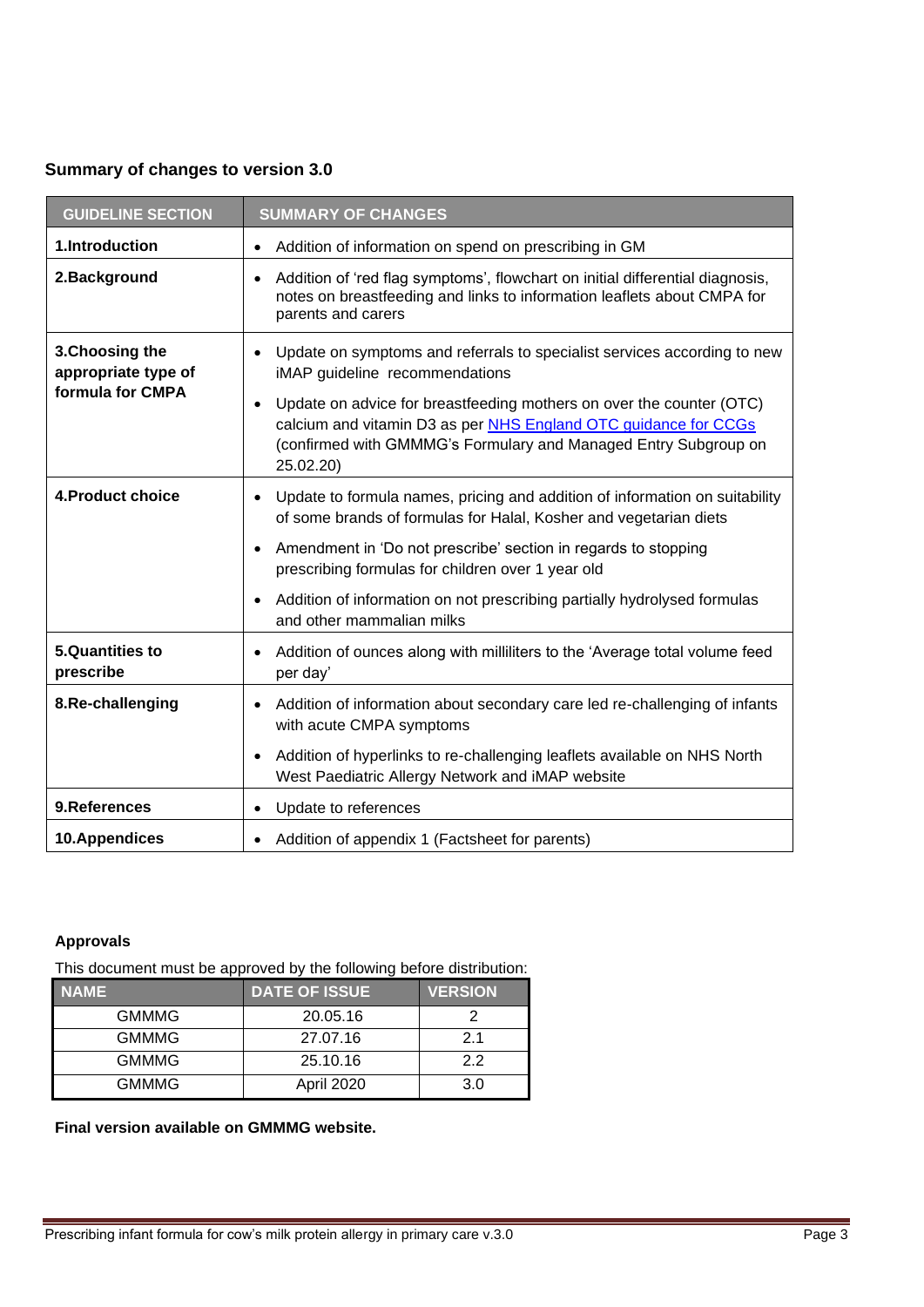#### **1. Introduction**

This document aims at providing an effective clinical outcome and a better patient and family experience along with supporting primary care prescribers in initiation, management and discontinuation of prescribing of specialist formulas for children with cow's milk protein allergy (CMPA) up to 2 years of age.

Most of the cases of CMPA should be treated in primary care. Once a diagnosis of CMPA is suspected, a general practitioner (GP) can manage the condition by prescribing appropriate formula. The infant and mother (if breastfeeding) will need nutritional assessment. In complex cases appropriate support with specialist input may be needed, however, GPs are the mainstay of managing and prescribing for infants with simple CMPA. The infant's growth and need for formula should be monitored regularly by the prescriber. Infants with CMPA should be seen by a paediatric dietitian.

The majority of formulas prescribed in primary care are those to treat CMPA. In Greater Manchester, growth in expenditure and inappropriate prescribing of infant formula used in CMPA became of concern and in 2016 the first version of this guidance was published. Since then, many localities have implemented the guidance and in effect the annual spend for GM plateaued at just over £3m, with a reduction in annual growth in 18/19. Further work and resource is required to ensure that appropriate products are chosen and prescribed only for the recommended period of time.

#### **2. Background**

CMPA is one of the most clinically complex individual food allergies. Symptoms presenting in infants with feeding difficulties are often not specific and conditions can overlap. However, in infants where these symptoms are multiple, significant, persistent and resistant to medical treatment, CMPA diagnosis should be considered.

#### **Red flag symptoms which require immediate referral to secondary care are<sup>1</sup> :**

- Anaphylaxis and/or severe symptoms, e.g. wheeze, breathing diffculty, pallor, collapse
- Clinical suspicion of multiple food allergies
- Faltering growth in combination with one or more of the gastrointestinal symptoms above
- Significant atopic eczema

**The majority of infants presenting with restlessness, colic and crying do not have CMPA.2,3 See diagram below**.

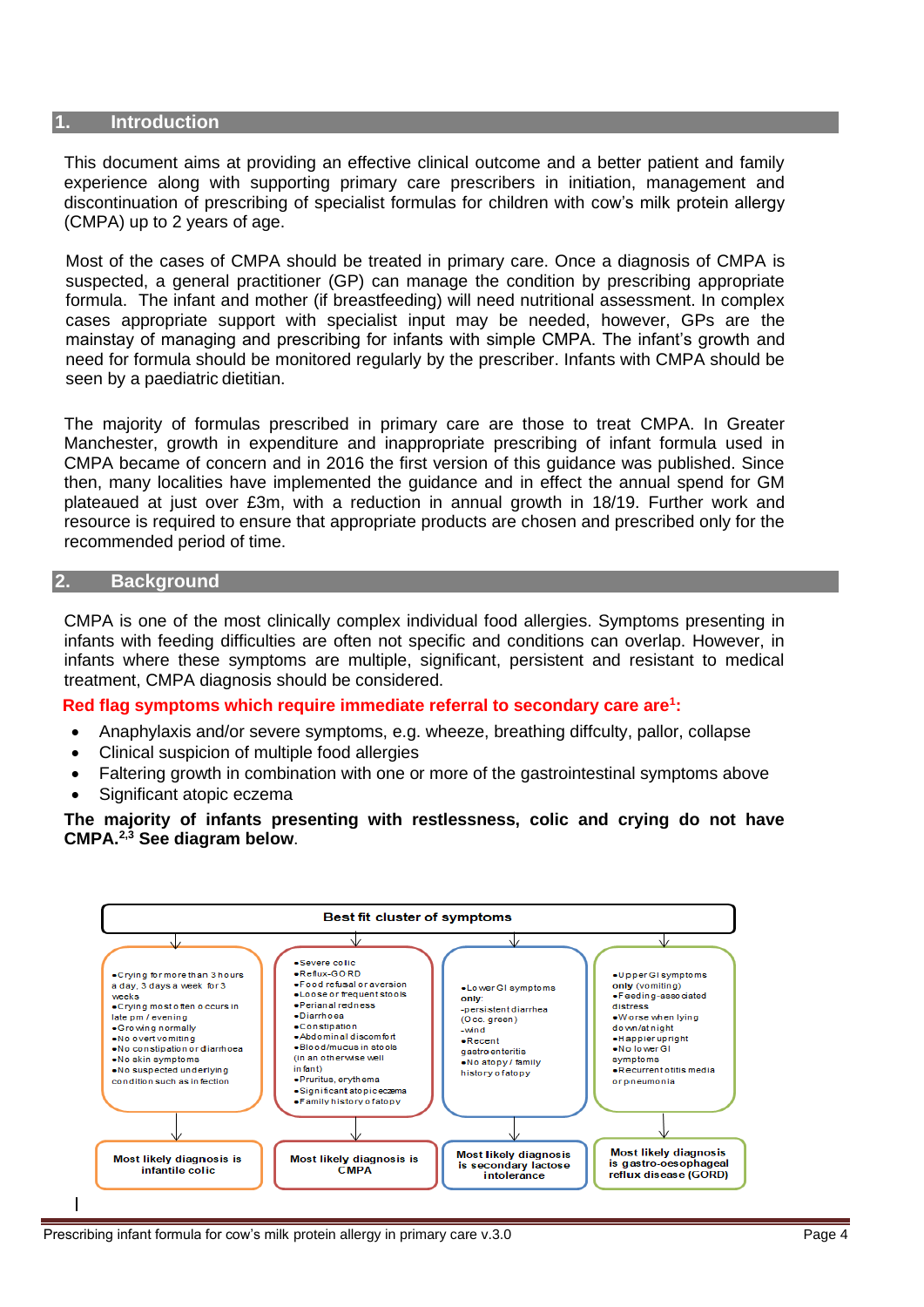According to literature, CMPA occurs in about 2% of UK infants.<sup>3,4</sup> Most infants with CMPA develop symptoms before 6 months of age, and often within one week of introduction of cow's milk, cow's milk based formula or cow's milk based foods (e.g. porridge).Food allergies, including milk allergy, can have different underlying mechanisms.<sup>1</sup> However, the treatment is based on severity and time of onset of symptoms. Family history of atopy (first degree relatives) should be taken into consideration; see [NICE CG116](https://www.nice.org.uk/guidance/cg116) for full advice on allergy focused history taking.

**Parents should be offered reassurance and advice on managing common and natural problems like colic, constipation, reflux, lactose intolerance or overfeeding.** Health visitors and infant feeding teams can contribute by advising on feeding techniques including breastfeeding, infant positioning, preparation and appropriate volumes of formula.

Example of CMPA information leaflet for parents and carers available online (and in Appendix 1):

• [The iMAP Milk Allergy Guideline -](https://gpifn.files.wordpress.com/2019/10/imap_patient_factsheet_original.pdf) Initial Fact Sheet for Parents

#### **Note on breastfeeding**

CMPA is very rare in breastfed infants. Only about 0.5% of exclusively breastfed infants present with CMPA symptoms and feeding with formula in the first 4-6 months of life increases the risk of CMPA compared to exclusive breastfeeding. <sup>5</sup> Exclusively breastfed babies develop CMPA as a result of ingestion of milk proteins from products the mother has eaten transferred through breast milk.

The level of cow's milk protein present in breast milk is 100,000 times lower than that in cow's milk. Most reactions to cow's milk protein in exclusively breastfed babies are mild or moderate, and severe forms of CMPA are very rare. It is thought that immunomodulators present in breast milk and differences in the gut flora of breastfed and formula fed infants may contribute to this.<sup>5</sup>

If symptoms of CMPA occur parents should be advised to continue breastfeeding and follow below guidance (see the flowchart on page 6).

#### **Note on lactose intolerance**

Secondary lactose intolerance is often confused with CMPA. In infants, it typically follows an acute episode of gastroenteritis which impairs gut functioning and in effect temporarily reduces lactase production. Symptoms include loose acidic stools, abdominal bloating and pain, increased flatus and nappy rash.<sup>6</sup>

Treatment in formula fed infants usually consists of a **temporary** switch to a lactose-free formula which should be reviewed after 2 weeks. If symptoms improve lactose intolerance can be confirmed and lactose free formula continued for a period of up to 6-8 weeks after which regular formula can be slowly reintroduced. If no improvement in symptoms occurs after 2 weeks the appropriately experienced healthcare professional should consider alternative diagnosis, e.g. CMPA.<sup>7</sup>

GPs should not prescribe lactose free formula as it is available at similar cost to regular infant formula from the majority of retailers (see page 7 - do not prescribe advice). Brands include SMA LF and Enfamil O-Lac. These and other lactose free, from birth formulas based on cow's milk can be purchased via the Healthy Start vouchers scheme.

Breastfeeding mothers should be advised to continue breastfeeding and seek advice from a community breastfeeding support worker.

 For more information on management of other infant feeding problems refer to local or regional guidelines.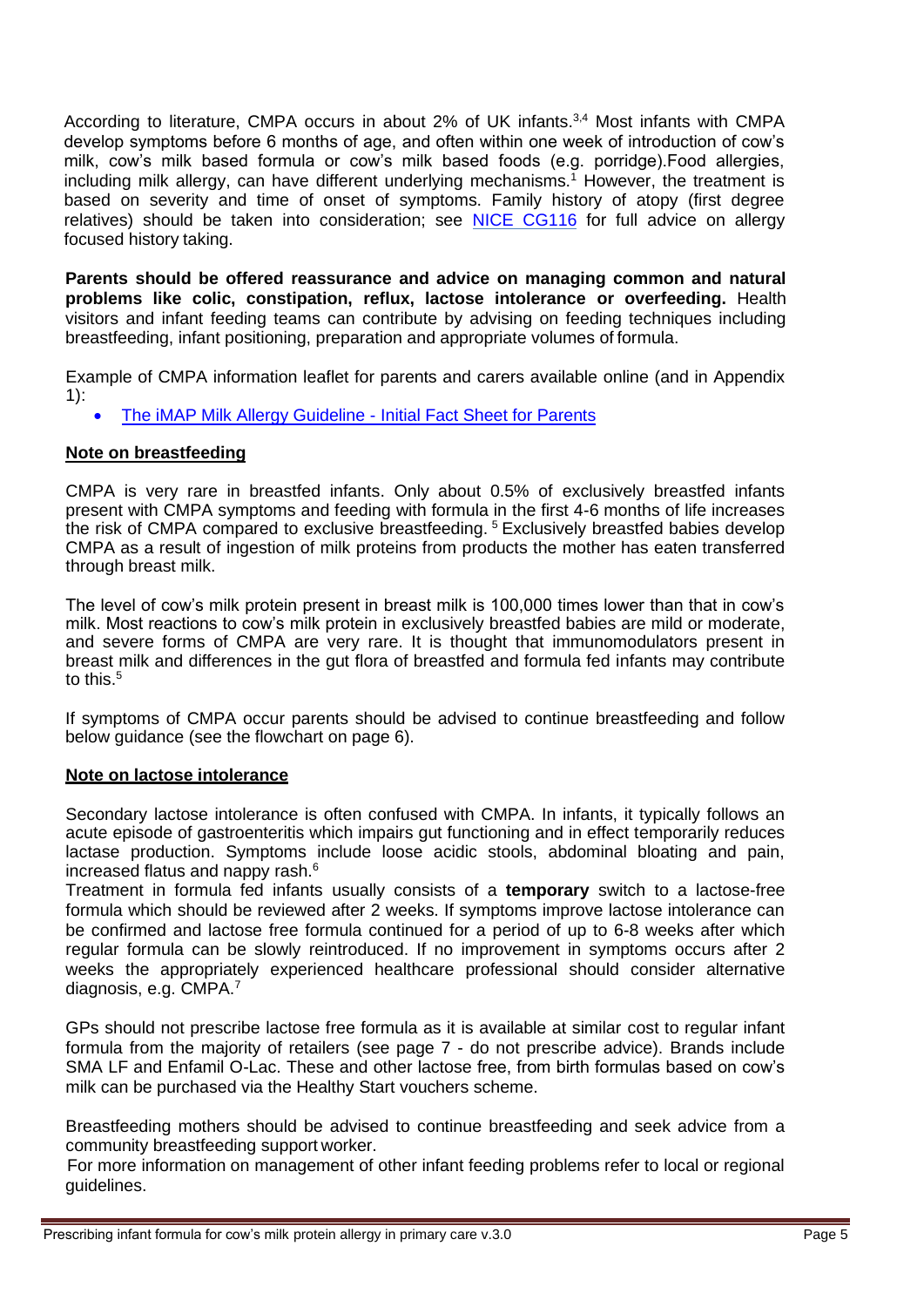#### **3. Choosing the appropriate type of formula for CMPA3,6,8**

 Note: A large proportion of infants with CMPA have a mixed - delayed and acute presentation. Treatment should follow the guidance for acute presentation in these cases.



• **All infants with CMPA and mothers (if breastfeeding) will need nutritional assessment. Referral criteria and access to community and specialist support vary across Greater Manchester. Follow local pathway.**

**service.**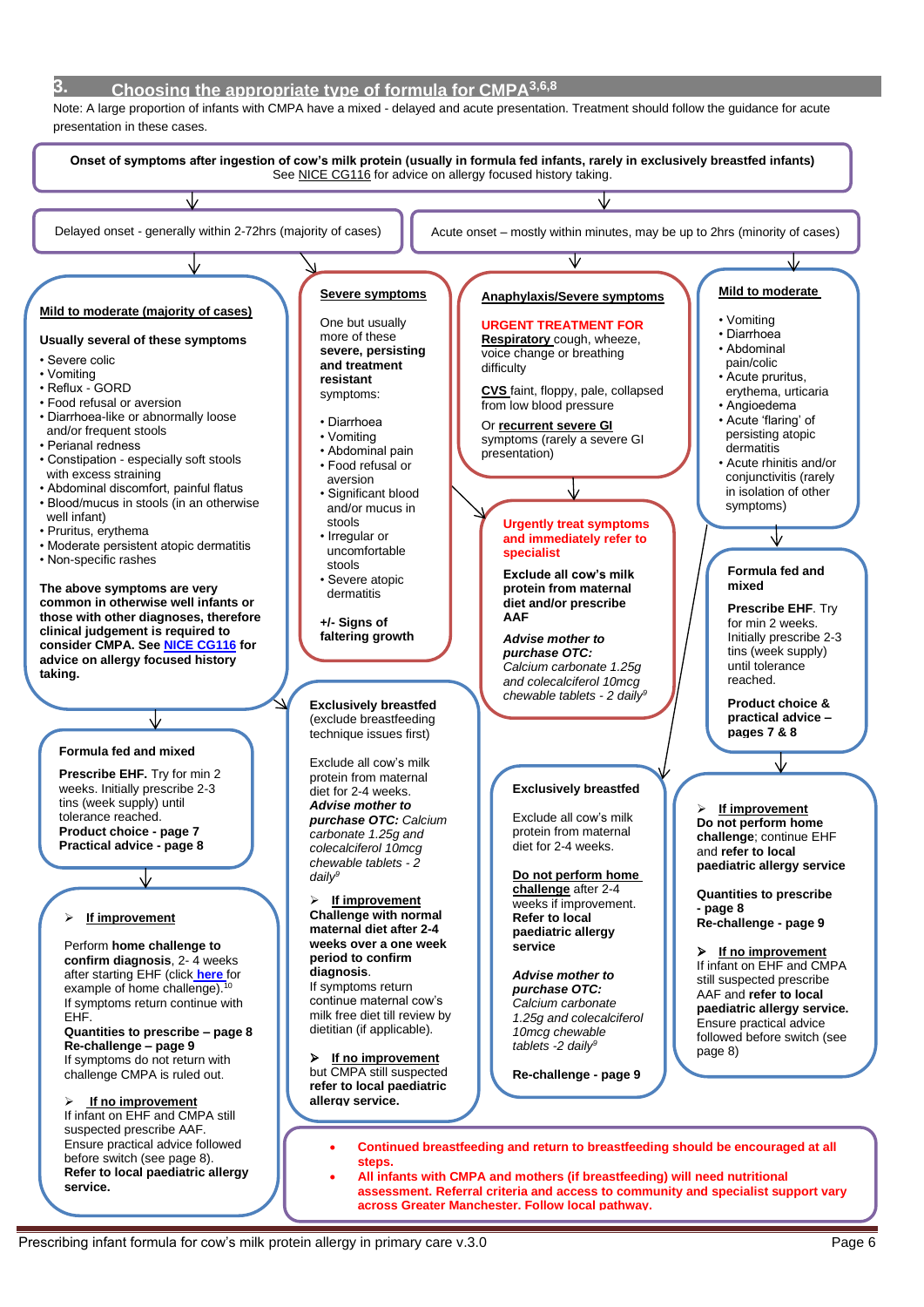#### **4. Product choice**

#### **Extensively hydrolysed formula (EHF)**

EHF formula is appropriate for the majority (around 90%) of children with CMPA.<sup>5</sup> **Do not** prescribe EHF if there is a history of anaphylaxis or severe symptoms.

| <b>Product name</b>         | Ages              | Approximate cost/tin <sup>11</sup> |
|-----------------------------|-------------------|------------------------------------|
| Aptamil Pepti 1 (400/800g)  | From birth        | £10/20                             |
| Aptamil Pepti 2 (400g/800g) | From 6 months     | f9/f19                             |
| Nutramigen LGG 1 (400g)     | Birth to 6 months | f11                                |
| Nutramigen LGG 2 (400g)     | From 6 months     | £11                                |
| Similac Alimentum (400g)    | From birth        | £9                                 |
| SMA Althera (450g)          | From birth        | f11                                |

• If GI symptoms / inflammation in GI tract suspected use a lactose free preparation (Nutramigen LGG, Similac Alimentum).

#### **Amino acid formula (AAF)**

Note that these products are almost three times more expensive than EHF and only a small number of infants (around 10%) need to be started on AAF in primary care.<sup>5</sup>

| Ages       | Approximate cost/tin <sup>11</sup> |
|------------|------------------------------------|
| From birth | £30                                |
| From birth | £23                                |
| From birth | £23                                |
|            |                                    |

- All are lactose free. Appropriate for infants with severe CMPA.
- Nutramigen Puramino is suitable for Halal and Kosher diets
- Neocate LCP is suitable for Halal, Kosher and vegetarian diets<sup>12</sup>
- SMA Alfamino is suitable for vegetarian diet.<sup>13</sup>

#### **Do not prescribe**

- EHF or AAF products for lactose intolerance.
- Lactose-free formula see page 5 for note on treatment of lactose intolerance.
- Sova based formula<sup>14</sup> not suitable for infants under 6 months old. Can be purchased for older infants if parents choose to. Be aware of risk of cross allergy with cow's milk.<sup>15</sup>
- Flavoured products no clinical advantage.
- Liquid ready to feed products.
- Colief® (lactase), Infacol® (simethicone) should not be prescribed as per NHS England OTC guidance for CCGs and lack of sufficient evidence to support use in treatment of symptoms of lactose intolerance or CMPA.
- Sheep, goat and other mammalian milks are not suitable for CMPA due to cross sensitivity.<sup>15,16</sup>
- Do not suggest rice milk for children under 5 due to high arsenic content.<sup>16</sup>
- Partially hydrolysed formulas-not suitable for CMPA.<sup>17</sup>
- Do not initiate formula in children over 1 year old.
- Infant formula should not be prescribed in children over 2 years old. In general, aim to stop prescribing formula as the child turns 1 year old. Take into account local arrangements for assessment of child with nutritional requirements. Ensure parents receive advice in advance on appropriate cow's milk substitution to ensure optimal nutrition.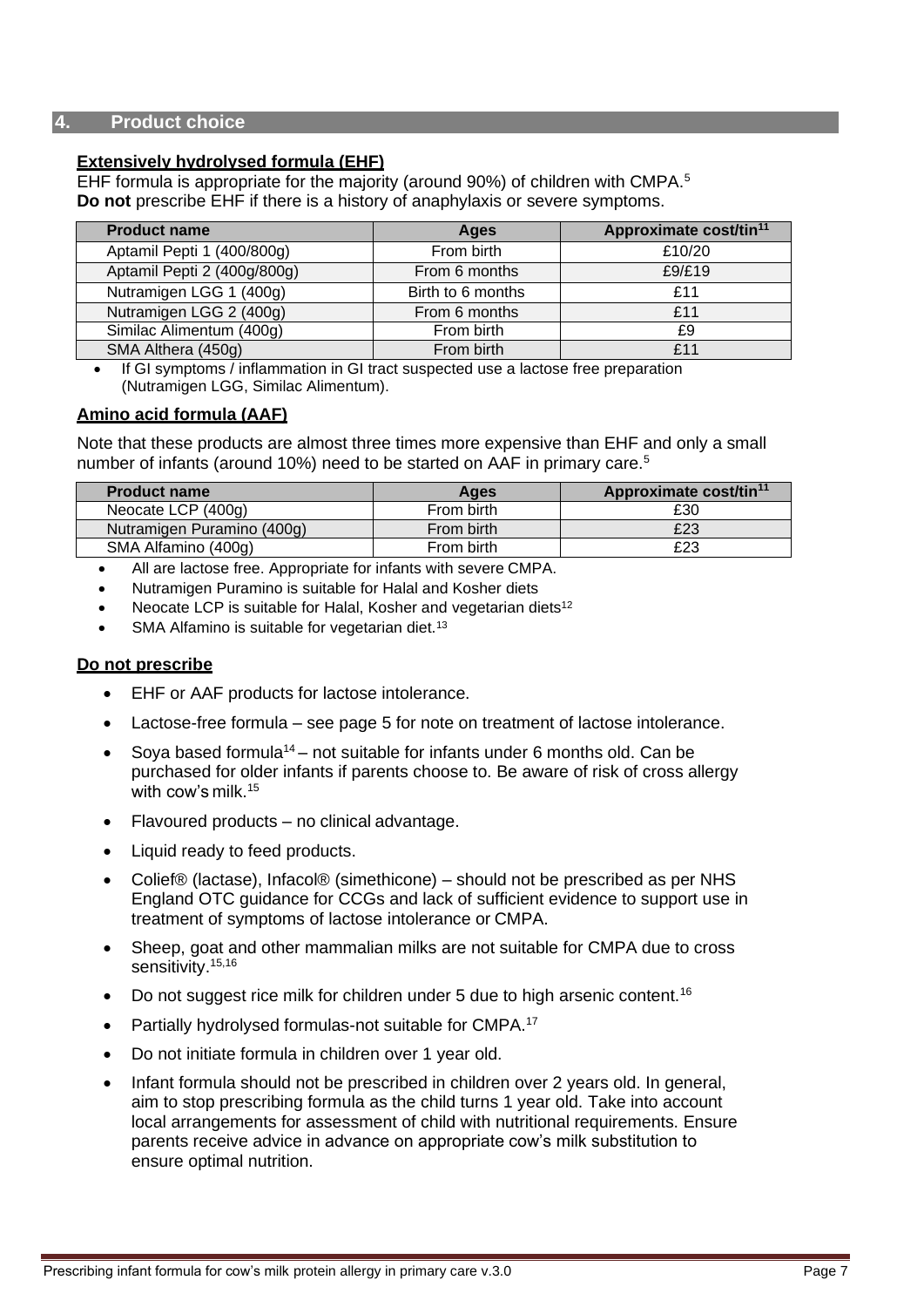#### **5. Quantities to prescribe**

To avoid waste prescribe maximum of 1 week supply (2-3 tins) until tolerance and compliance is established.

| Age of child      | Average total volume feed<br>per day (estimated) | <b>Number of tins</b><br>required for 28 days<br>complete nutrition | Department of Health <sup>18</sup><br>recommendations<br>(based on average weight for<br>age) |  |
|-------------------|--------------------------------------------------|---------------------------------------------------------------------|-----------------------------------------------------------------------------------------------|--|
| Under 6<br>months | 1000mls/35 ounces                                | 10 x 400g (or 450g)                                                 | Exclusively formula fed<br>based on 150mls/kg/day of a<br>normal concentrated formula         |  |
| 6-9 months        | 800mls/28 ounces                                 | $8 \times 400$ g (or $450$ g)                                       | Requiring less formula with<br>increased weaning and solid<br>intake                          |  |
| 9-12 months       | 600mls/21 ounces                                 | 6 x 400g (or 450g)                                                  |                                                                                               |  |
| Over 12 months    | 600mls/21 ounces                                 | 6 x 400g (or 450g)                                                  | Requiring 600ml of milk or<br>milk substitute per day                                         |  |

\*Note some infants may need greater volumes. Follow advice of specialist or dietitian

#### **6. Practical advice**

- It is often difficult to wean babies from breast feeds to formula feeds for various reasons.
- EHF is the appropriate choice for vast majority of infants with CMPA.
- Try a formula for a minimum of two weeks and avoid product switching.
- 2 to 6 weeks without allergen should improve symptoms.
- Both EHF and AAF are less palatable than the standard infant formula bought over the counter and are often initially rejected.
- If an infant does not tolerate taste suggest titrating with regular formula (not for infants with history of anaphylaxis or severe symptoms). However, direct switch to formula will eliminate allergen sooner.
- Infant stools may change and have a green tinge. This is seen with both EHF and AAF.
- If the infant is not thriving review treatment. Only around 10% of infants on EHF will not tolerate this type of formula and subsequently have persistent CMPA symptoms and faltering growth (due to residual allergen contents).<sup>5</sup> Seek advice of dietitian.
- Immediate need to prescribe AAF happens rarely. Only prescribe AAF when infant has a history of anaphylaxis, and/or has very severe symptoms. Note that majority of these infants can be changed to EHF at a later date with risk assessment/challenge by a specialist. This consideration is an important step as there is emerging evidence suggesting that tolerance to cow's milk occurs sooner on sustained exposure to extensively hydrolysed formulas. $19,20$
- Parents can be advised to keep a diary inclusive of symptoms and photographs that may aid diagnosis.
- Parents need advice on a cow's milk free weaning diet as appropriate. The process of tolerance development is dynamic and a dietitian should evaluate these infants and direct parents on milk reintroduction on a case by case basis.
- Some formulas have higher sugar content. Ensure dental hygiene advice given.
- Examples of CMPA information leaflets for parents and carers available online:

 [The iMAP Milk Allergy Guideline -](https://gpifn.files.wordpress.com/2019/10/imap_patient_factsheet_original.pdf) Initial Fact Sheet for Parents The iMAP Milk Allergy Guideline - [Initial fact sheet for parents with infants being exclusively](https://gpifn.files.wordpress.com/2019/10/imap-supporting-breastfeeding-factsheet.pdf)  [or partly breastfed](https://gpifn.files.wordpress.com/2019/10/imap-supporting-breastfeeding-factsheet.pdf)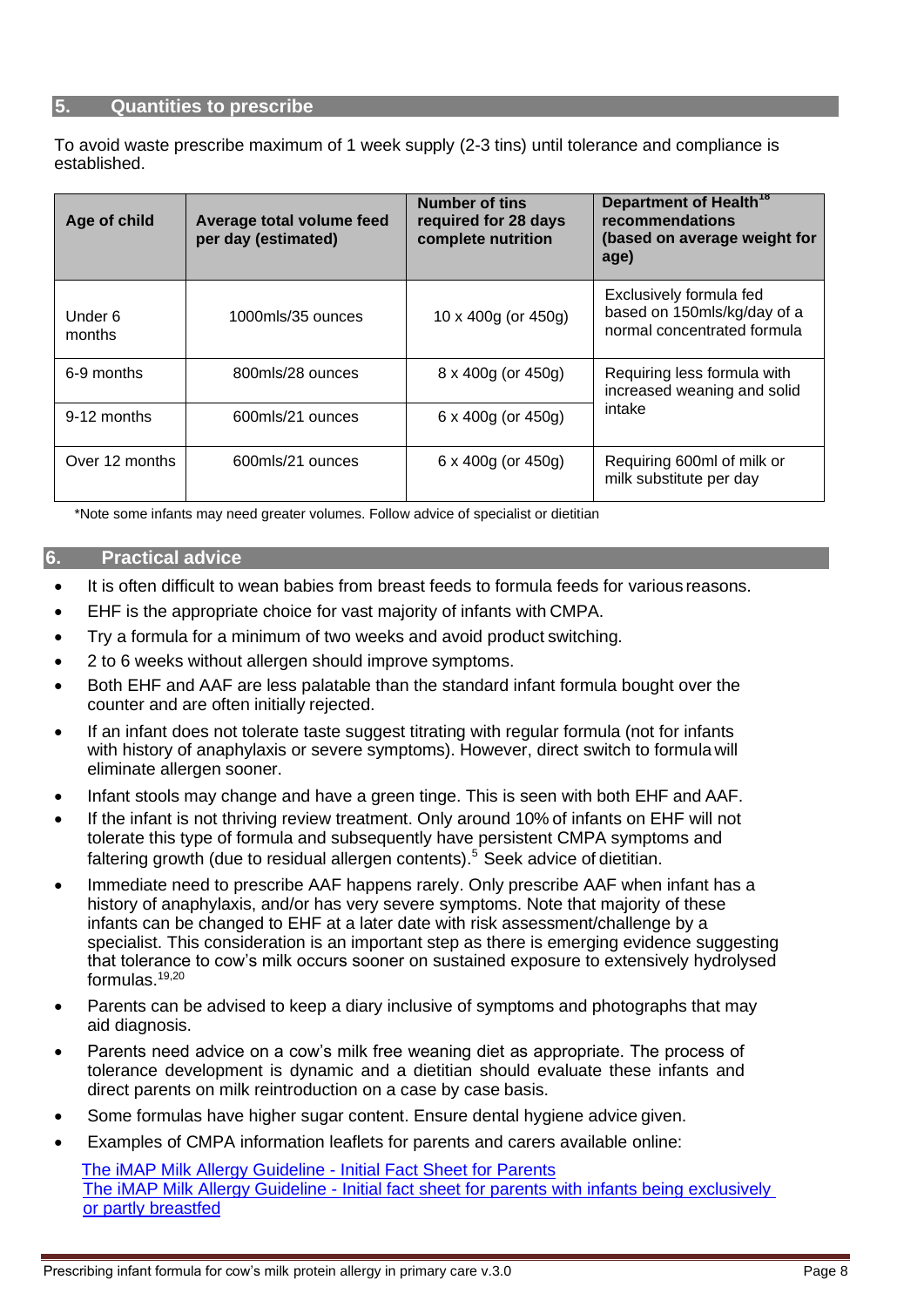#### **7. Prescription management**

- Endorse prescriptions as ACBS listed.
- Ensure formula prescribing is monitored. If no robust monitoring in place do not prescribe formulas on repeat template. If applicable add review date to prescription.
- Review regularly against quantities and type of formula prescribed and child's increasing age. Ensure infant's growth is monitored and recorded.
- Review against recent correspondence from specialist, if applicable (e.g. children with higher nutritional requirements or multiple allergies may need more formula for a longer period of time).
- Review **all existing patients** if they meet **one or more** of below criteria:
	- More than 2 years old.
	- On formula for more than one year.
	- The quantity of formula prescribed is higher than recommended above (see page 8).
	- Patient can eat cow's milk containing foods (e.g. cows' milk, yoghurt, cream, butter, cheese, ice cream, custard, chocolate, cakes, margarine, ghee).

#### **8. Re-challenging**

Note that this is different from the home challenge which is done at 2-4 weeks after introducing specialist formula which aims at confirming CMPA diagnosis (see flowchart on page 6).

Children on long term EHF or AAF should be re-challenged to establish if they have acquired tolerance to cow's milk protein. Around two thirds of children outgrow their CMPA by 2 years of age. By three years of age only 10-15% of diagnosed children remain allergic to cow's milk protein<sup>21</sup>. It is recommended to re-challenge after a symptom free period of 6 months.

Retrial with cow's milk containing food products is suggested in the following time frames:

- $\triangleright$  For exclusively breastfed infants who have been asymptomatic for last 6 months:
	- Challenge around 9-12 months and every 6 months thereafter.
		- Consider reintroducing milk via maternal diet.
- ➢ Formula only and mixed breast and formula fed children who have been asymptomatic for last 6 months:
	- Challenge around 9-12 months and every 6 months thereafter.
	- Initially children should be exposed to low levels of processed milk as it has lower allergic risk (e.g. in baked goods, bread/biscuits/cakes).
	- Gradually increase and then introduce uncooked milk products.

Re-challenge should be led by secondary care in the following scenarios:

- Infants with history of anaphylaxis or severe symptoms.
- Infants with acute onset of mild to moderate onset of symptoms.

Take into account local arrangements and access to specialist services.

For details on re-challenging, milk ladder, etc. refer to resources available from specialists [North West Paediatric Allergy Network](https://allergynorthwest.nhs.uk/wp-content/uploads/2019/03/AA-NW-Allergy-Paed-Info-Home-milk-challenge.pdf) , or the [iMAP guidelines](https://www.allergyuk.org/assets/000/001/297/iMAP_Final_Ladder-May_2017_original.pdf?1502804928) (milk ladder)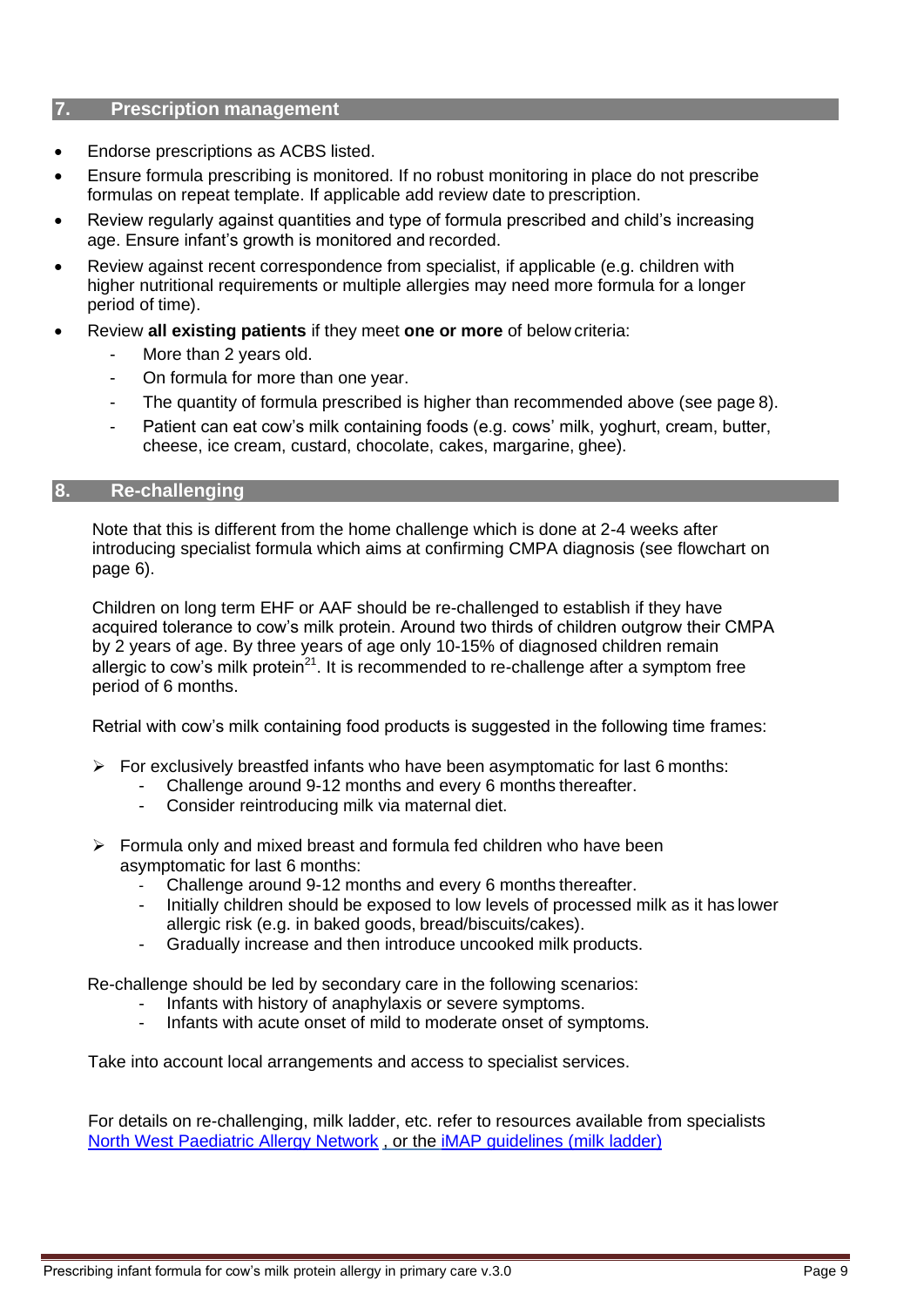#### **9. References**

- 1. Food allergy in children and young people. Diagnosis and assessment of food allergy in children and young people in primary care and community setting (CG 116). NICE 2011.
- 2. NHS Wessex Infant Feeding Guidelines and Appropriate Prescribing of Infant Formulae, [https://www.dorsetccg.nhs.uk/Downloads/aboutus/medicines](https://www.dorsetccg.nhs.uk/Downloads/aboutus/medicines-management/Other%20Guidelines/2018_Wessex_IF_guidelines%20Final.pdf)[management/Other%20Guidelines/2018\\_Wessex\\_IF\\_guidelines%20Final.pdf](https://www.dorsetccg.nhs.uk/Downloads/aboutus/medicines-management/Other%20Guidelines/2018_Wessex_IF_guidelines%20Final.pdf)
- 3. Fox A. et al., An update to the Milk Allergy in Primary Care guideline, August 2019, Clinical and Translational Allergy volume 9, Article number: 40 (2019), retrieved on the 17/12/19 fro[m https://ctajournal.biomedcentral.com/articles/10.1186/s13601-](https://ctajournal.biomedcentral.com/articles/10.1186/s13601-019-0281-8/figures/1) [019-0281-8/figures/1](https://ctajournal.biomedcentral.com/articles/10.1186/s13601-019-0281-8/figures/1)
- 4. Luyt D. et al., BSACI guideline for the diagnosis and management of cow's milk allergy, Clin Exp Allergy. 2014;44(5):642-72, retrieved on 9/10/2019 from https://onlinelibrary.wiley.com/doi/full/10.1111/cea.123
- 5. Vandenplas, Y. et al. Guidelines for the diagnosis and management of cow's milk protein allergy in infants. Arch Dis Child 2007; 92:902– 908.
- 6. Guidelines for the Treatment of Feeding Difficulties, Cow's Milk Allergy and Lactose Intolerance in Infants in Primary Care, originated by L. Calland, BFT, adapted by Dr V. Sharma, CMFT for the NW Paediatric Allergy Network.
- 7. Prescribing Support Dieticians, Managing Secondary Lactose Intolerance Pathway, 2017, retrieved on 11/10/19 from https://www.what0- 18.nhs.uk/application/files/8115/1032/4690/Managing\_secondary\_lactose\_intolerance\_pathway-may.pdf
- 8. Fox A. et al., An update to the Milk Allergy in Primary Care guideline, August 2019, Clinical and Translational Allergy volume 9, Article number: 40 (2019), retrieved on the 17/12/19 from https://ctajournal.biomedcentral.com/articles/10.1186/s13601-019-0281-8/figures
- 9. The informed decision was made by GMMMG and clinicians (in May 2016) on supplementing breastfeeding women who are on a dairyfree diet with Calcium carbonate 1.25g and cholecalciferol 10mcg chewable tablets -2 daily. Therefore this recommendation was included in Prescribing infant formula for cow's milk protein allergy in primary care version 2.2 guidance 10. Allergy UK,
- [https://www.allergyuk.org/assets/000/001/298/Home\\_Reintroduction\\_Protocol\\_to\\_Confirm\\_or\\_Exclude\\_Diagnosis\\_original.pdf?15028057](https://www.allergyuk.org/assets/000/001/298/Home_Reintroduction_Protocol_to_Confirm_or_Exclude_Diagnosis_original.pdf?1502805714) [14](https://www.allergyuk.org/assets/000/001/298/Home_Reintroduction_Protocol_to_Confirm_or_Exclude_Diagnosis_original.pdf?1502805714)
- 11. NICE BNF for children, [https://bnfc.nice.org.uk/,](https://bnfc.nice.org.uk/) the prices were checked and updated on 14/04/2020, but might be subject to change.
- 12. Infant feeds :Suitable for vegetarians, [https://www.eastberkshireccg.nhs.uk/wp-content/uploads/2018/08/Nutritional-products-suitable-for-](https://www.eastberkshireccg.nhs.uk/wp-content/uploads/2018/08/Nutritional-products-suitable-for-Vegetarians-certified-Halal-or-Kosher.pdf)[Vegetarians-certified-Halal-or-Kosher.pdf](https://www.eastberkshireccg.nhs.uk/wp-content/uploads/2018/08/Nutritional-products-suitable-for-Vegetarians-certified-Halal-or-Kosher.pdf)
- 13. [https://www.nestlehealthscience.co.uk/asset-library/documents/data\\_cards/nhsc\\_dietary\\_avoidance\\_list\\_sept\\_2019.pdf](https://www.nestlehealthscience.co.uk/asset-library/documents/data_cards/nhsc_dietary_avoidance_list_sept_2019.pdf)
- 14. CMO's Update 37 (2004). Advice issued on soya-based infant formulas, DH. Available from: [http://www.second](http://www.second-opinions.co.uk/soy-online-service/04070176.pdf)[opinions.co.uk/soy-online-service/04070176.pdf](http://www.second-opinions.co.uk/soy-online-service/04070176.pdf)
- 15. Allergy UK, Cow's milk free diet information for babies and children, May 2017, retrieved on the 17/12/19 from [https://www.allergyuk.org/assets/000/001/207/Cow's\\_Milk\\_Free\\_Diet\\_Information\\_for\\_Babies\\_and\\_Children\\_original.pdf?150](https://www.allergyuk.org/assets/000/001/207/Cow) [1228993](https://www.allergyuk.org/assets/000/001/207/Cow)
- 16. NHS, Drinks and cups for babies and young children, retrieved on 15/10/2019 from https://www.nhs.uk/conditions/pregnancy-andbaby/drinks-and-cups-children/
- 17. The Pharmaceutical Journal , Cow's milk protein allergy in children: identification and treatment, May 2018, retrieved on 15/10/2019 from [https://www.pharmaceutical-journal.com/learning/learning-article/cows-milk-protein-allergy-in-children](https://www.pharmaceutical-journal.com/learning/learning-article/cows-milk-protein-allergy-in-children-identification-and-treatment/20204583.article?firstPass=false)[identification-and-treatment/20204583.article?firstPass=false](https://www.pharmaceutical-journal.com/learning/learning-article/cows-milk-protein-allergy-in-children-identification-and-treatment/20204583.article?firstPass=false)
- 18. Department of Health's Bottle feeding leaflet, 2012. Accessed via [http://www.unicef.org.uk/Documents/Baby\\_Friendly/Leaflets/start4life\\_guide\\_to\\_bottle\\_feeding.pdf](http://www.unicef.org.uk/Documents/Baby_Friendly/Leaflets/start4life_guide_to_bottle_feeding.pdf)
- 19. Berni Canani R. et all. CR. Lactobacillus rhamnosus GG-supplemented formula expands butyrate- producing bacterial strains in food allergic infants. ISME J. 2016 Mar;10(3):742-50.
- 20. Berni Canani R et all. Formula selection for management of children with cow's milk allergy influences the rate of acquisition of tolerance: a prospective multicenter study. J Pediatr.2013 Sep; 163(3):771-7.
- 21. Host A., 2002. Frequency of cow's milk allergy in childhood. Ann Allergy Immunol; 89 (suppl): 33- 37.

Acknowledgements: Louise Calland, NHS Bolton CCG Medicine Optimisation Dietitian-Paediatrics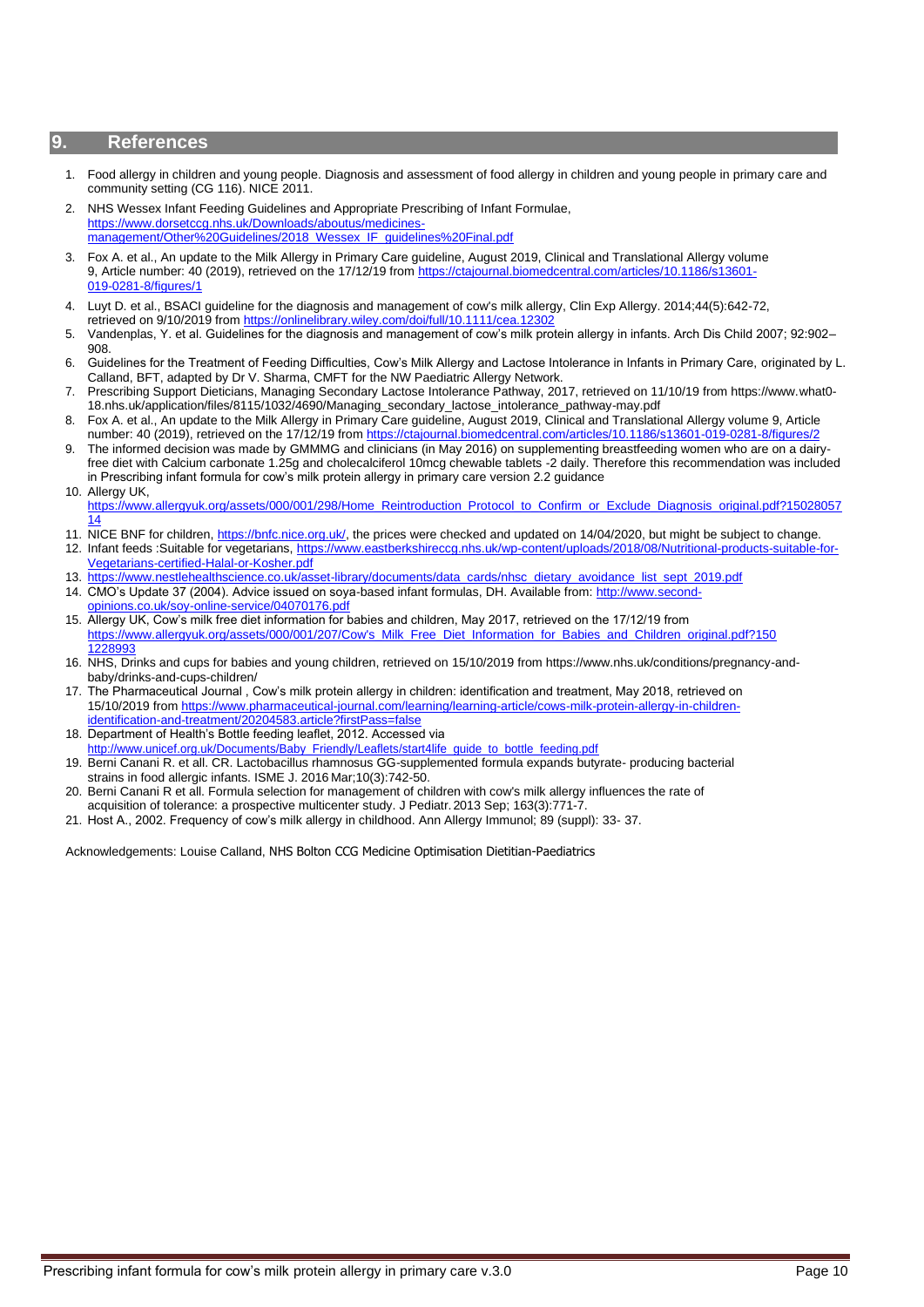#### **Appendix 1**

## **The iMAP Milk Allergy Guideline** - Initial Fact Sheet for Parents



### When Cow's Milk Allergy is being considered as a possible cause of your baby's symptoms

Food Alleray has become more common and happens when a child's Immune System wrongly reacts against some of the proteins in a food, thinking they may be harmful. This will then result in either the onset of an immediate allergic reaction or a more delayed onset allergic reaction.

You have been given this factsheet because your baby may now be showing mild-to-moderate symptoms of a delayed type of allergic reaction to the proteins in cow's milk.

## **Delayed Onset Cow's Milk Allergy**

Correct up-to-date medical term is **Non-IgE Cow's Milk Allergy** (This is still often incorrectly referred to as **Cow's Milk Protein Intolerance)** 

The Immune System gradually builds up this mistaken reaction and as the milk protein continues to be consumed, it may result in a pattern of symptoms developing over hours, days or even weeks. It can occur with breast feeding alone (exclusive breast feeding) due to the small amount of cow's milk protein that passes across into the breast milk when the mother herself consumes cow's milk or dairy products but is more likely to occur later in such a breast fed baby when the time comes for formula, dairy products (e.g. yoghurt) or cow's milk to be added into the baby's own diet (mixed feeding). However, it is much more likely to occur in the baby who is just being bottle-fed.

The typical mild-to-moderate symptoms include one or usually more than one of the following:

- Irritability (colic), reflux, vomiting, refusing or disliking being fed, loose or frequent stools, constipation (especially straining to pass even a soft stool), pain in the tummy, a little blood or slime in the stools
- Itching of the skin, redness of the skin, a tendency to 'rashes', eczema (dry inflamed itchy patches of skin)

Cow's milk allergy is more likely to be the cause of these symptoms if there is a history of eczema, asthma, hay fever or food allergy in any close family members: mother, father, brothers or sisters. However such a history does not have to be present.

There are no skin or blood tests for delayed onset cow's milk allergy (Non-IgE allergy). The only reliable test is to take all the cow's milk protein out of the diet of the exclusively breast feeding mother or out of the diet of the bottle fed infant and then to later reintroduce it in a planned way.

It can be difficult to identify when some of these symptoms (e.g. irritability/colic, reflux/vomiting, and feeding difficulties), which so often occur in babies, are actually due to cow's milk allergy. In most cases allergy will not be the cause and each of the symptoms will settle in time, most needing minimal if any treatment. The iMAP guideline is designed to initially help your healthcare professional identify which babies should be suspected of having cow's milk allergy by listing these possible symptoms. The guideline then goes on to show how the diagnosis can be confirmed and then how to manage those babies with mild-to-moderate delayed onset cow's milk allergy (Non-IgE allergy).